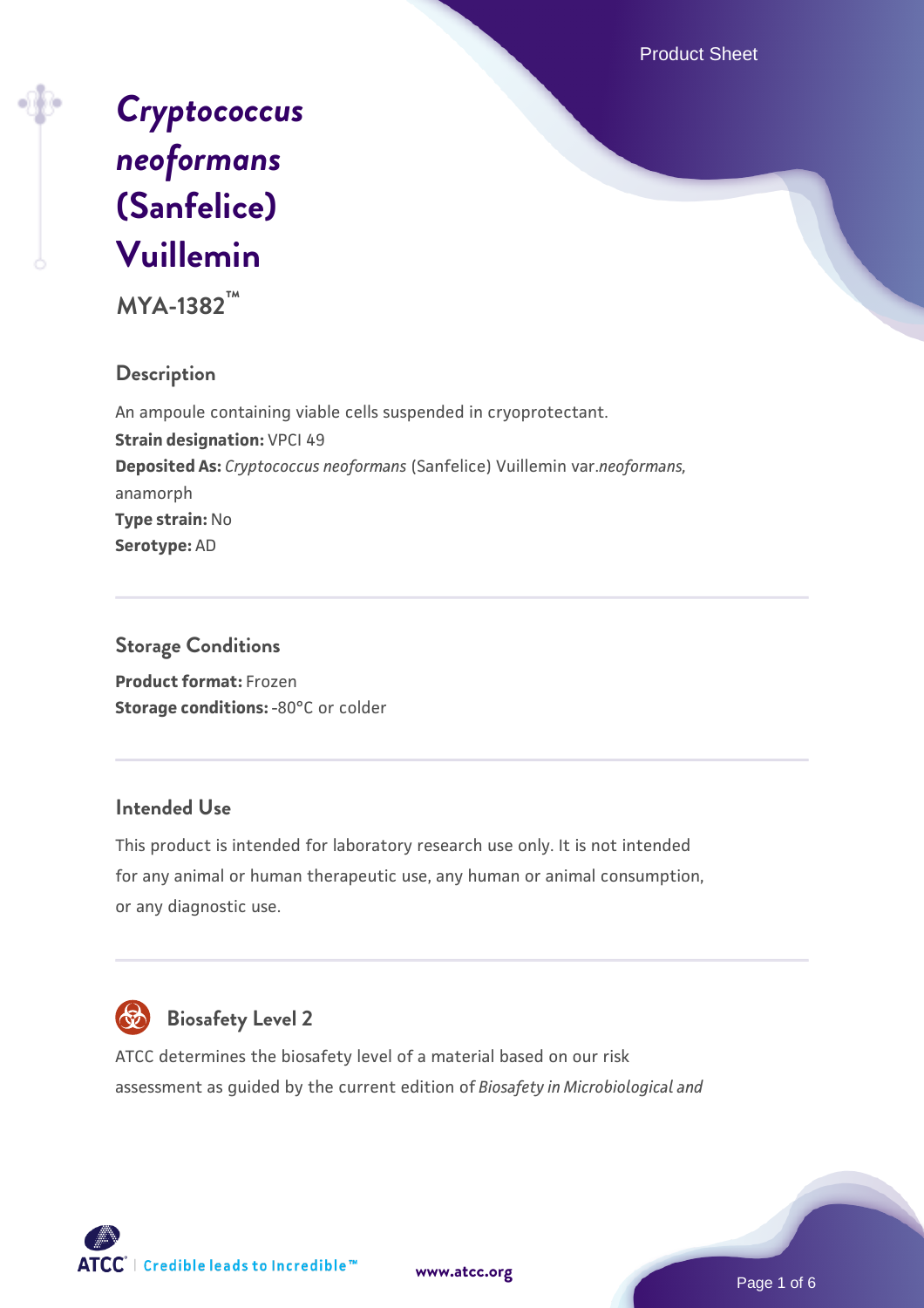## **[Cryptococcus neoformans](https://www.atcc.org/products/mya-1382) [\(Sanfelice\) Vuillemin](https://www.atcc.org/products/mya-1382)** Product Sheet **MYA-1382**

*Biomedical Laboratories (BMBL)*, U.S. Department of Health and Human Services. It is your responsibility to understand the hazards associated with the material per your organization's policies and procedures as well as any other applicable regulations as enforced by your local or national agencies.

ATCC highly recommends that appropriate personal protective equipment is always used when handling vials. For cultures that require storage in liquid nitrogen, it is important to note that some vials may leak when submersed in liquid nitrogen and will slowly fill with liquid nitrogen. Upon thawing, the conversion of the liquid nitrogen back to its gas phase may result in the vial exploding or blowing off its cap with dangerous force creating flying debris. Unless necessary, ATCC recommends that these cultures be stored in the vapor phase of liquid nitrogen rather than submersed in liquid nitrogen.

## **Certificate of Analysis**

For batch-specific test results, refer to the applicable certificate of analysis that can be found at www.atcc.org.

#### **Growth Conditions**

**Medium:**  [ATCC Medium 28: Emmons' modification of Sabouraud's agar/broth](https://www.atcc.org/-/media/product-assets/documents/microbial-media-formulations/2/8/atcc-medium-28.pdf?rev=0da0c58cc2a343eeae735016b70809bb) **Temperature:** 30°C

#### **Handling Procedures**

**Frozen ampoules** packed in dry ice should either be thawed immediately or

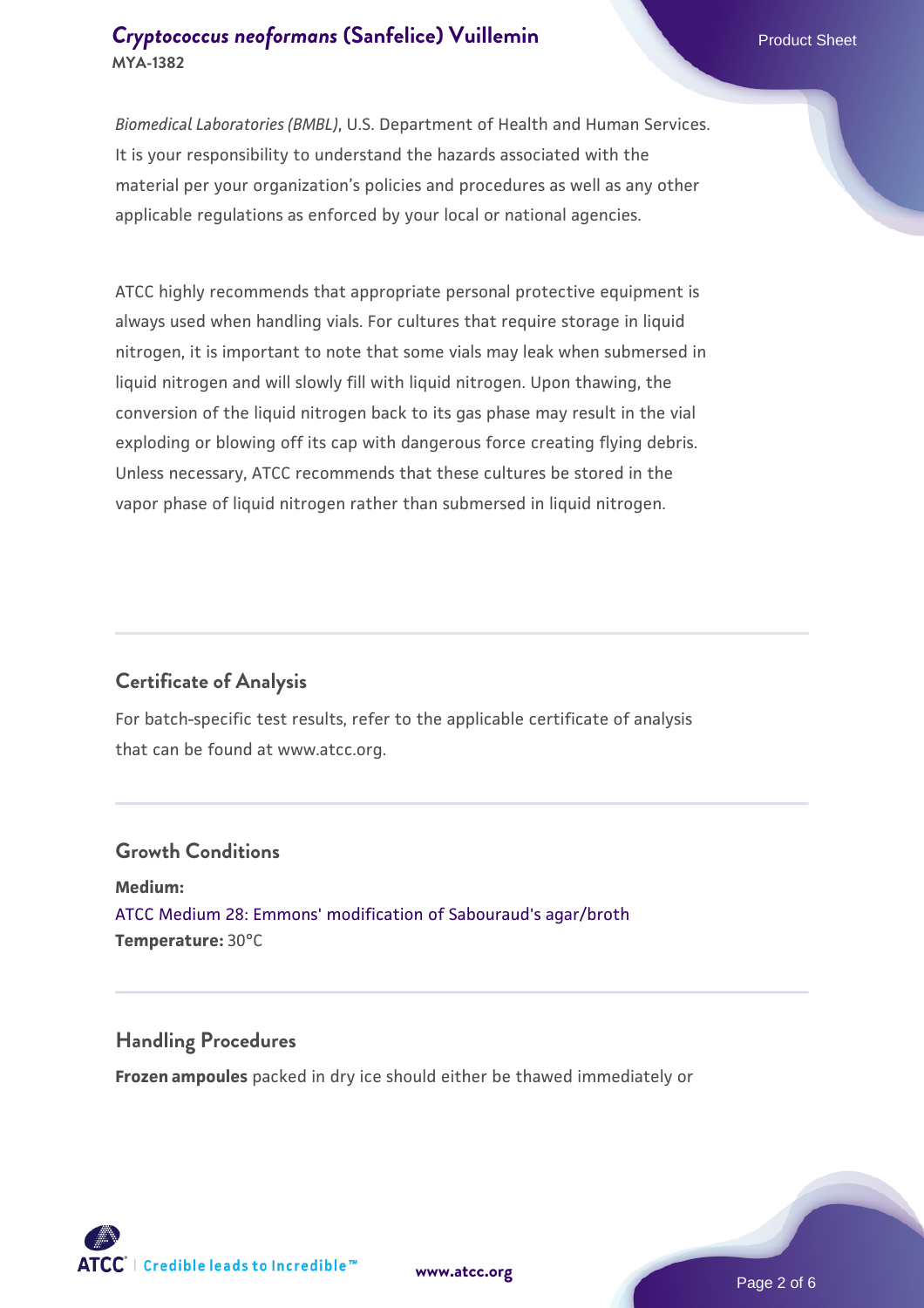## **[Cryptococcus neoformans](https://www.atcc.org/products/mya-1382) [\(Sanfelice\) Vuillemin](https://www.atcc.org/products/mya-1382)** Product Sheet **MYA-1382**

stored in liquid nitrogen. If liquid nitrogen storage facilities are not available, frozen ampoules may be stored at or below -70°C for approximately one week. **Do not under any circumstance store frozen ampoules at refrigerator freezer temperatures (generally -20°C)**. Storage of frozen material at this temperature will result in the death of the culture.

- 1. To thaw a frozen ampoule, place in a **25°C to 30°C** water bath, until just thawed **(approximately 5 minutes)**. Immerse the ampoule just sufficient to cover the frozen material. Do not agitate the ampoule.
- 2. Immediately after thawing, wipe down ampoule with 70% ethanol and aseptically transfer at least 50 µL (or 2-3 agar cubes) of the content onto a plate or broth with medium recommended.
- 3. Incubate the inoculum/strain at the temperature and conditions recommended.
- 4. Inspect for growth of the inoculum/strain regularly for up to 4 weeks. The time necessary for significant growth will vary from strain to strain.

#### **Notes**

Additional information on this culture is available on the ATCC web site at [www.atcc.org.](http://www.atcc.org/)

## **Material Citation**

If use of this material results in a scientific publication, please cite the material in the following manner: *Cryptococcus neoformans* (Sanfelice) Vuillemin (ATCC MYA-1382)

## **References**

References and other information relating to this material are available at www.atcc.org.

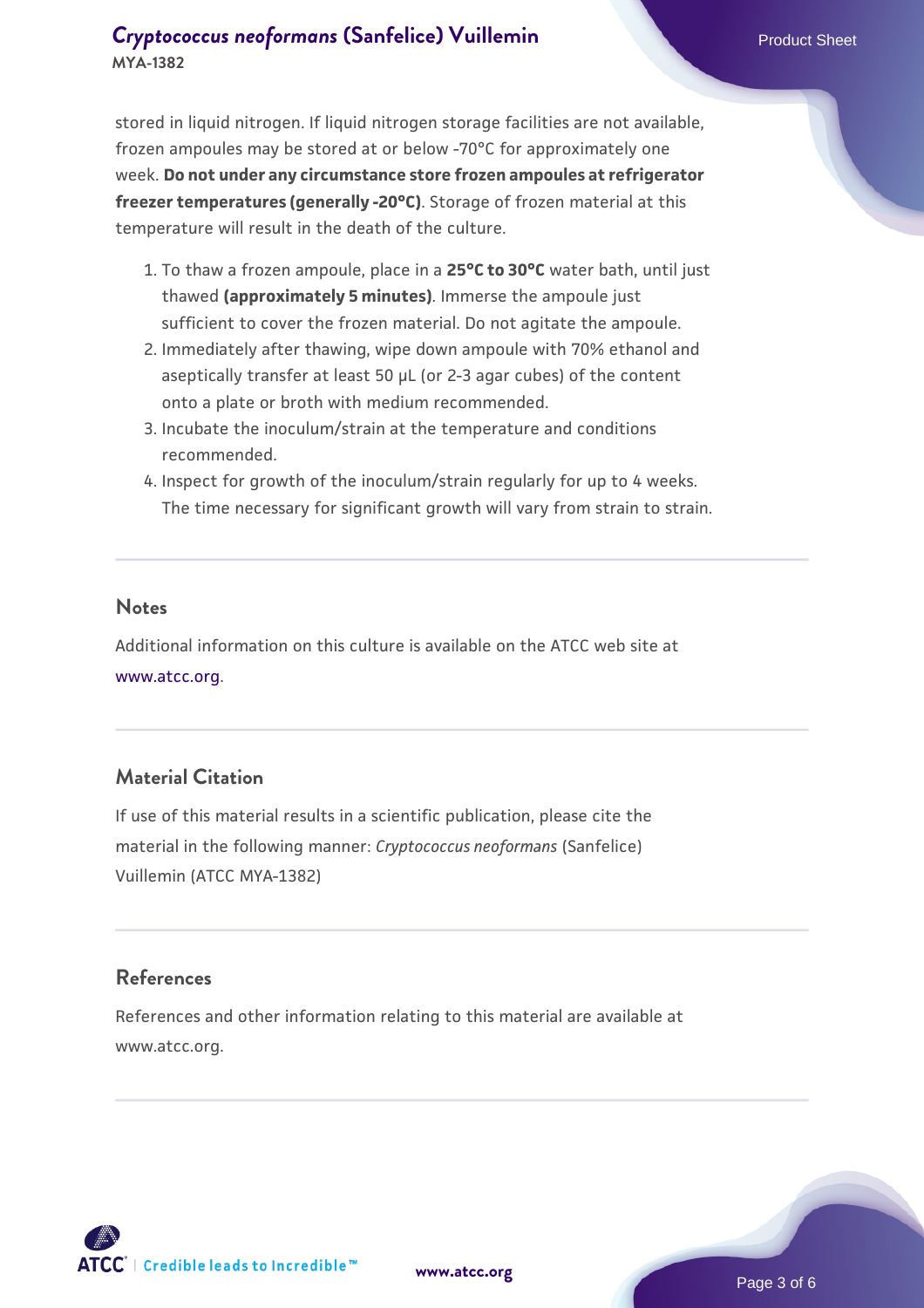## **Warranty**

The product is provided 'AS IS' and the viability of ATCC<sup>®</sup> products is warranted for 30 days from the date of shipment, provided that the customer has stored and handled the product according to the information included on the product information sheet, website, and Certificate of Analysis. For living cultures, ATCC lists the media formulation and reagents that have been found to be effective for the product. While other unspecified media and reagents may also produce satisfactory results, a change in the ATCC and/or depositor-recommended protocols may affect the recovery, growth, and/or function of the product. If an alternative medium formulation or reagent is used, the ATCC warranty for viability is no longer valid. Except as expressly set forth herein, no other warranties of any kind are provided, express or implied, including, but not limited to, any implied warranties of merchantability, fitness for a particular purpose, manufacture according to cGMP standards, typicality, safety, accuracy, and/or noninfringement.

#### **Disclaimers**

This product is intended for laboratory research use only. It is not intended for any animal or human therapeutic use, any human or animal consumption, or any diagnostic use. Any proposed commercial use is prohibited without a license from ATCC.

While ATCC uses reasonable efforts to include accurate and up-to-date information on this product sheet, ATCC makes no warranties or representations as to its accuracy. Citations from scientific literature and patents are provided for informational purposes only. ATCC does not warrant that such information has been confirmed to be accurate or complete and the customer bears the sole responsibility of confirming the accuracy and completeness of any such information.

This product is sent on the condition that the customer is responsible for and assumes all risk and responsibility in connection with the receipt, handling,



**[www.atcc.org](http://www.atcc.org)**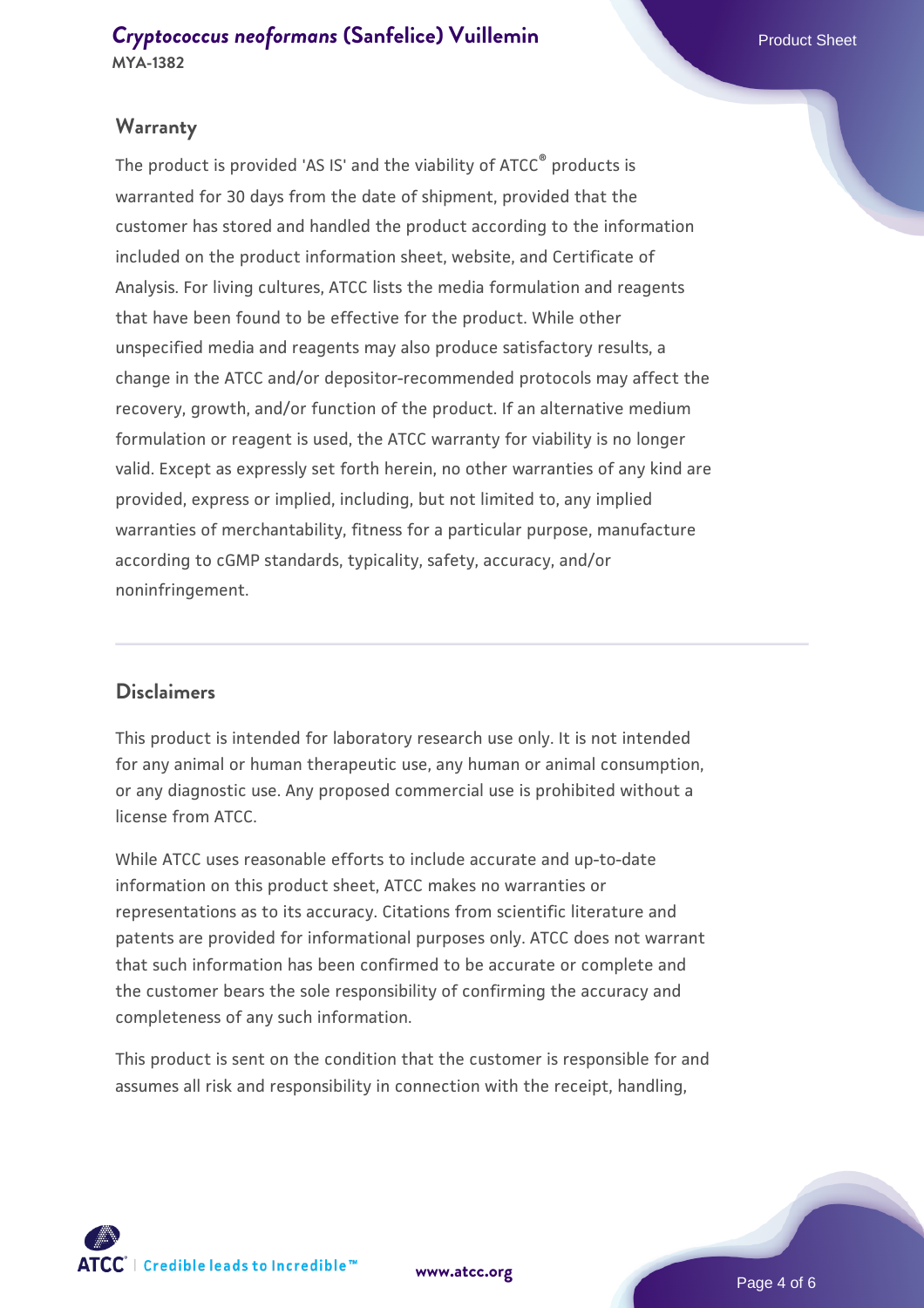storage, disposal, and use of the ATCC product including without limitation taking all appropriate safety and handling precautions to minimize health or environmental risk. As a condition of receiving the material, the customer agrees that any activity undertaken with the ATCC product and any progeny or modifications will be conducted in compliance with all applicable laws, regulations, and guidelines. This product is provided 'AS IS' with no representations or warranties whatsoever except as expressly set forth herein and in no event shall ATCC, its parents, subsidiaries, directors, officers, agents, employees, assigns, successors, and affiliates be liable for indirect, special, incidental, or consequential damages of any kind in connection with or arising out of the customer's use of the product. While reasonable effort is made to ensure authenticity and reliability of materials on deposit, ATCC is not liable for damages arising from the misidentification or misrepresentation of such materials.

Please see the material transfer agreement (MTA) for further details regarding the use of this product. The MTA is available at www.atcc.org.

## **Copyright and Trademark Information**

© ATCC 2021. All rights reserved.

ATCC is a registered trademark of the American Type Culture Collection.

## **Revision**

This information on this document was last updated on 2021-05-20

## **Contact Information**

ATCC 10801 University Boulevard Manassas, VA 20110-2209 USA